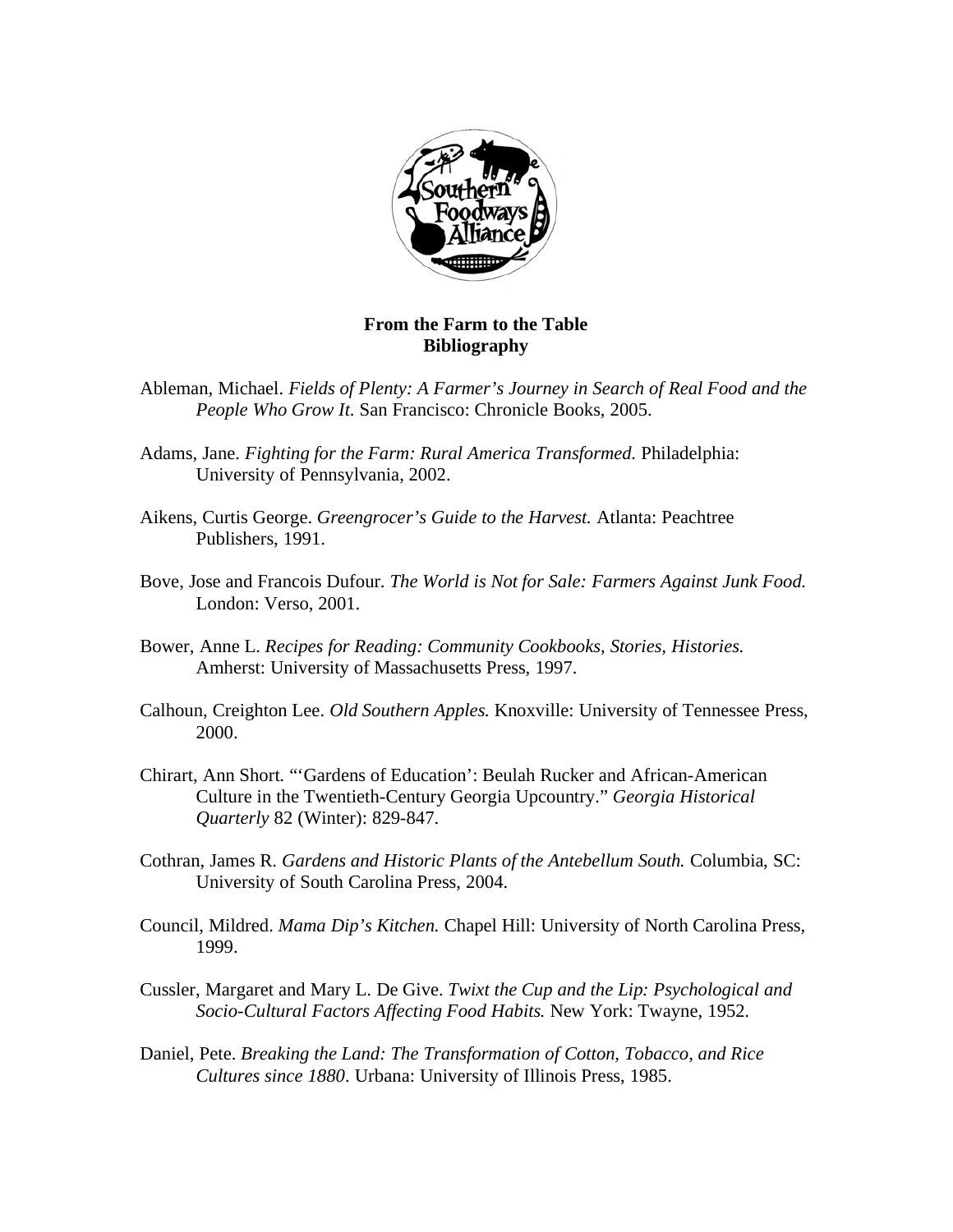- Dilbeck, Perry. *The Last Harvest: Truck Farmers in the Deep South.* Staunton, VA: Center for American Places, 2006
- Dunaway, Wilma A. "Rethinking Cherokee Acculturation: Women's Resistance to Agrarian Capitalism and Cultural Change, 1800-1838." *American Indian Culture and Research Journal,* XXI (1997): 128-149.
- Edwards, Laura F. *Scarlett Doesn't Live Here Anymore: Southern Women in the Civil War Era.* Champaign, Ill.: University of Illinois Press, 2000.
- Egerton, John. *Southern Food: At Home, on the Road, in History.* New York: Alfred A. Knopf, 1987.
- Fleer, John. "An Ode to Buttermilk." *The Oxford American* Issue 49 (Spring 2005): 102- 103.
- Fowler, Damon Lee. *Damon Lee Fowler's New Southern Kitchen: Traditional Flavors for Contemporary Cooks.* New York: Simon & Schuster, 2002.
- Fussell, Betty. *The Story of Corn: The Myths and History, The Culture and Agriculture, The Art and Science of America's Quintessential Crop.* New York: Knopf, 1992.
- Glave, Dianne D. "'A Garden so Brilliant With Colors, so Original in its Design': Rural African American Women, Gardening, Progressive Reform, and the Foundation of an African American Environmental Perspective." *Environmental History* 8.3 (2003): 33 pars. 11 Dec. 2006 http://www.historycooperative.org/journals/eh/8.3/glave.html
- Gray, Lewis C. *History of Agriculture in the Southern United States to 1860.*  Gloucester, MA: Peter Smith, 1958.

.

- Grim, Valerie. "From the Yazoo Mississippi Delta to the Urban Communities of the Midwest: Conversations with Rural African American Women." *Frontiers: Journal of Women Studies* Vol 22 No 1 (2001): 126-144.
- Hagood, Margaret Jarman. *Mothers of the South: Portraiture of the White Tenant Farm Woman.* Chapel Hill: University of North Carolina, 1992.
- Halweil, Brian. *Eat Here: Reclaiming Homegrown Pleasures in a Global Supermarket.*  New York: W.W. Norton, 2004.
- Hess, Karen. *The Carolina Rice Kitchen: The African Connection.* Columbia: University of South Carolina Press, 1992.

Hilliard, Sam Bowers. *Hog Meat to Hoecake: Food Supply in the Old South, 1840-1860.*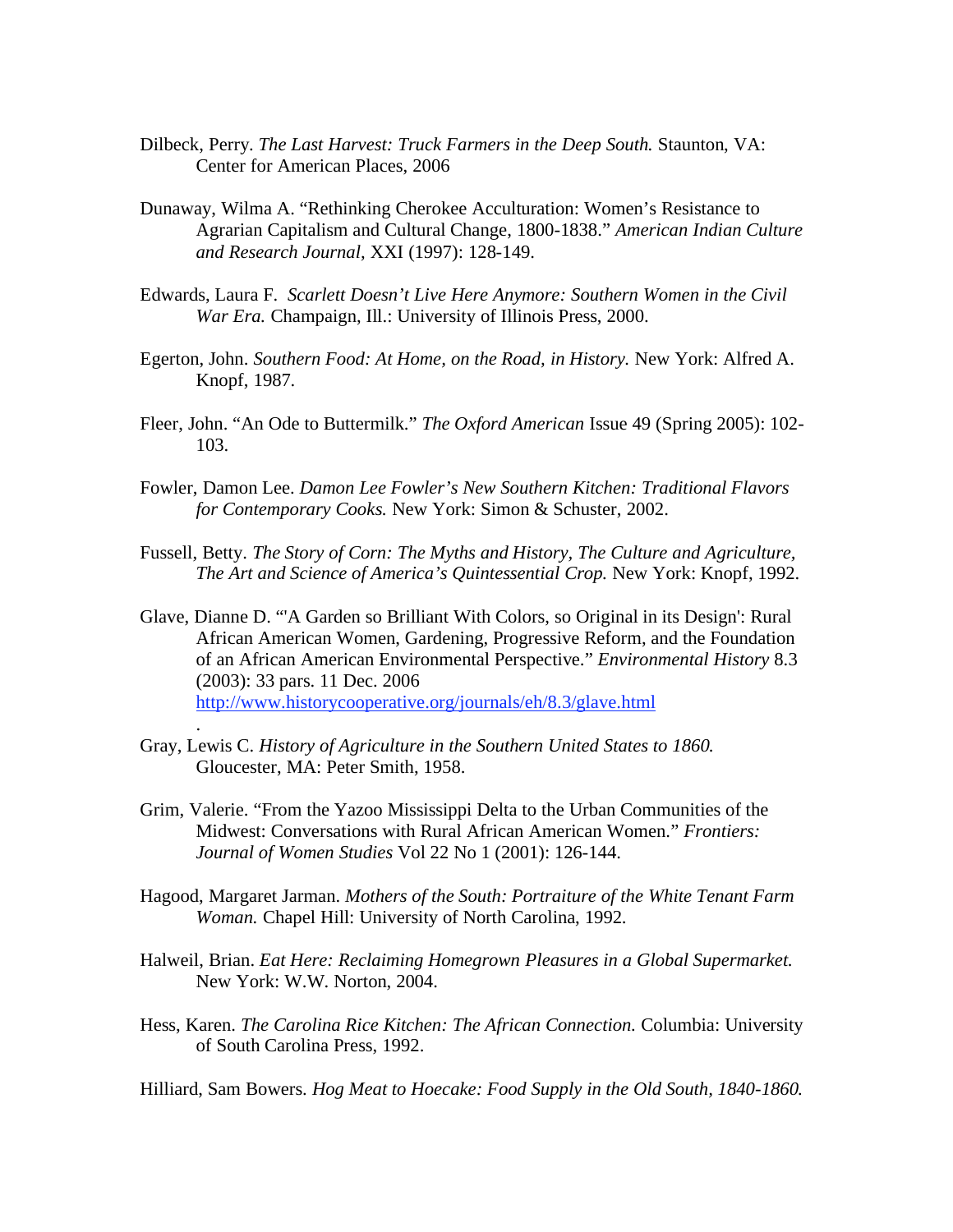Carbondale: Southern Illinois University Press, 1972.

- Howard, Doreen G. "From Farm to Five-Stars." *Mother Earth News* Issue 200 (October/November 2003): 62-68.
- Inskeep, Steve. "Fruit Farming and Southern Cooking." *National Public Radio.*  http://www.npr.org/templates/story/story.php?storyId=1321415
- Jefferson, Thomas. *Thomas Jefferson's Garden Book.* Edwin Morris Betts, ed. Chapel Hill: University of North Carolina Press, 2002.
- Jones, Lu Ann. *Mama Learned Us to Work: Farm Women in the New South.* Chapel Hill: University of North Carolina Press, 2002.
- Jones, Snake C. and Desmond R. Layne. *Cooking with Pawpaws.* Frankfurt, KY: Kentucky State University Cooperative Extension Program at the Atwood Research Facility, 1997.
- King, Sarah Belk. *Around the Southern Table.* New York: Simon & Schuster, 1991.
- K'Meyer, Tracy Elaine. *Interracialism and Christian Community in the Postwar South: The Story of Koinonia Farm.* Charlottesville: University of Virginia Press, 1997.
- Livingston, A.W. *Livingston and the Tomato.* Athens, OH: Ohio State University Press, (1893) 1998.
- Madison, Deborah. *Local Flavors: Cooking and Eating from America's Farmer's Markets.* New York: Broadway Books, 2002.
- Manning, Carol S. "Agrarianism, Female-Style." *Southern Quarterly* Vol 30 Nos 2-3 (1992): 69-76.
- May, Lee. *In My Father's Garden.* Atlanta: Longstreet Press, 1995.
- Mittal, Anuradha with Joan Powell. "The Last Plantation." *Backgrounder.* Food First: Institute for Food and Development Policy*.* (Winter 2000) http://www.foodfirst.org/pubs/backgrdrs/2000/w00v6n1.html
- Moss, Kay and Kathryn Hoffman. *The Backcountry Housewife: A Study of Eighteenth-Century Foods.* Gastonia, NC: Schiele Musuem, 1994 edition.
- Nabhan, Gary Paul. *Coming Home to Eat: The Pleasures and Politics of Local Foods.*  New York: W.W. Norton & Company, 2002.

------------------------. *Enduring Seeds: Native American Agriculture and Wild Plant Conservation.* San Francisco: North Point Press, 1989*.*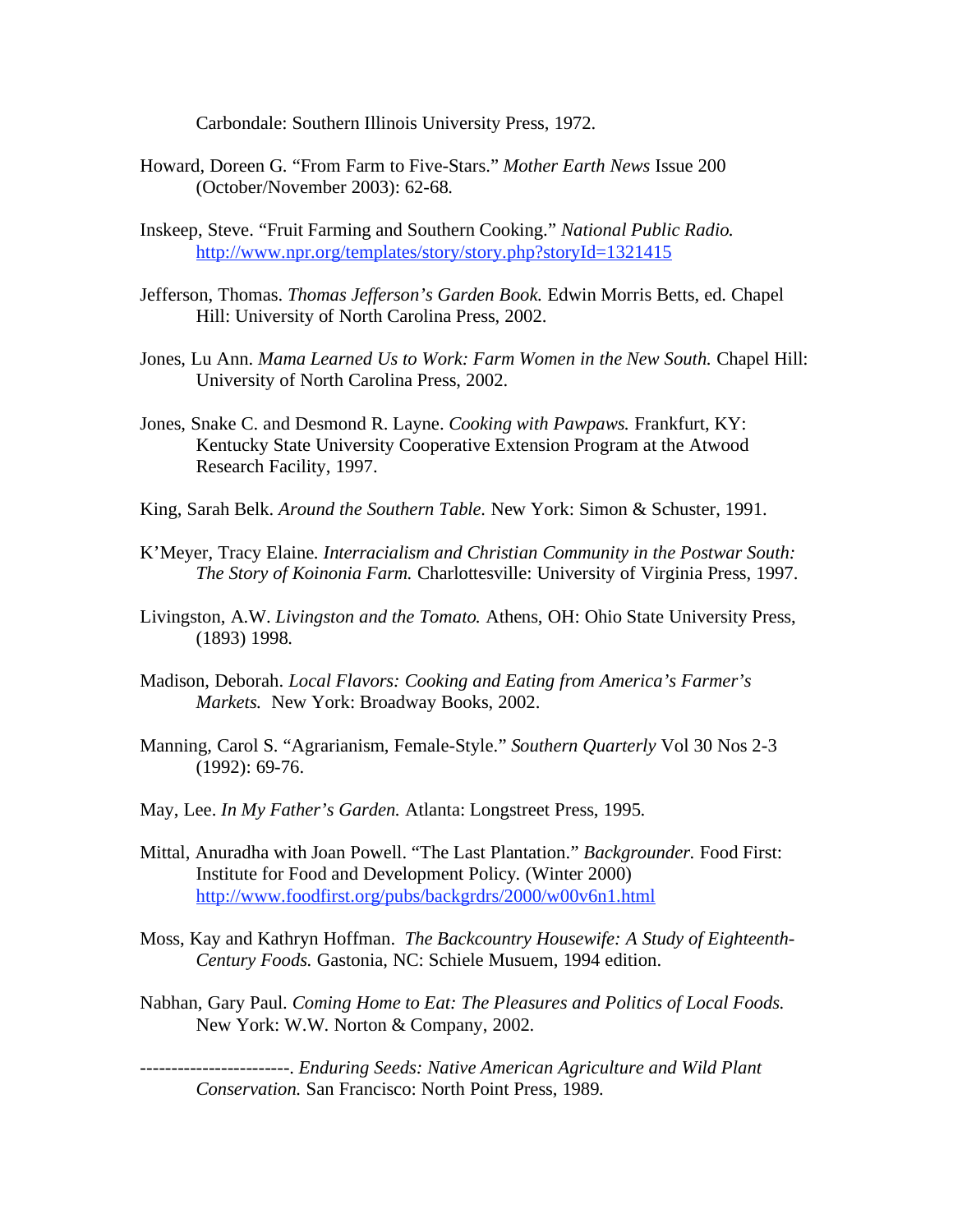- Oubre, Claude O. *Forty Acres and a Mule: The Freedman's Bureau and Black Land Ownership.* Baton Rouge: Louisiana State University Press, 1978.
- Parkins, A.E. *The South; its Economic–Geographic Development.* West Point, Ct: Greenwood Press, 1938.
- Pollan, Michael. *Second Nature: A Gardener's Education.* New York: Grove Press, 1991.
- Randall, Chef Joe and Toni Tipton-Martin. *A Taste of Heritage: The New African-American Cuisine.* New York: MacMillan, 1998.
- Randolph, Mary. *The Virginia Housewife.* Introduction by Karen Hess. Columbia, SC: University of South Carolina Press, 1985.
- Rankin, Tom. *Sacred Spaces: Photographs of the Mississippi Delta.* Jackson: University of Mississippi Press, 1993.
- Rothstein, Morton and Daniel Field, eds. *Quantitative Studies in Agrarian History.*  Ashland, Oh*:* Purdue University Press, 2002.
- Rudisill, Marie. *Fruitcake: Memories of Truman Capote and Sook.* Athens: Hill Street Press, 2000.
- Sanders, Dori. *Dori Sanders' Country Cooking: Recipes and Stories from the Family Farm Stand.* Chapel Hill: University of North Carolina Press, 1995.
- Sawers, Larry. "The Mule, the South, and Economic Progress." *Social Science History*  Vol 28 No 4 (Winter 2004): 667-690.
- Scarry, Margaret C. "Native American 'Garden Agriculture' in Southeastern North America." *World Archaeology* Vol 27 Issue 2 (June 2005): 259-274.
- Schneider, Elizabeth. *Vegetables from Amaranth to Zucchini: The Essential Reference.*  New York: William Morrow, 2001.
- Schwabe, Calvin W. *Unmentionable Cuisine.* Charlottesville: University Press of Virginia, 1979.
- Schweid, Richard. *Catfish in the Delta: Confederate Fish Farming in the Mississippi Delta.* Berkeley: Ten Speed Press, 1992.
- *Southeastern Wildlife Cookbook.* Compiled by the South Carolina Wildlife Magazine. Columbia: University of South Carolina Press, 1989.

Spruill, Julia Cherry. *Women's Life and Work in the Southern Colonies.* New York: